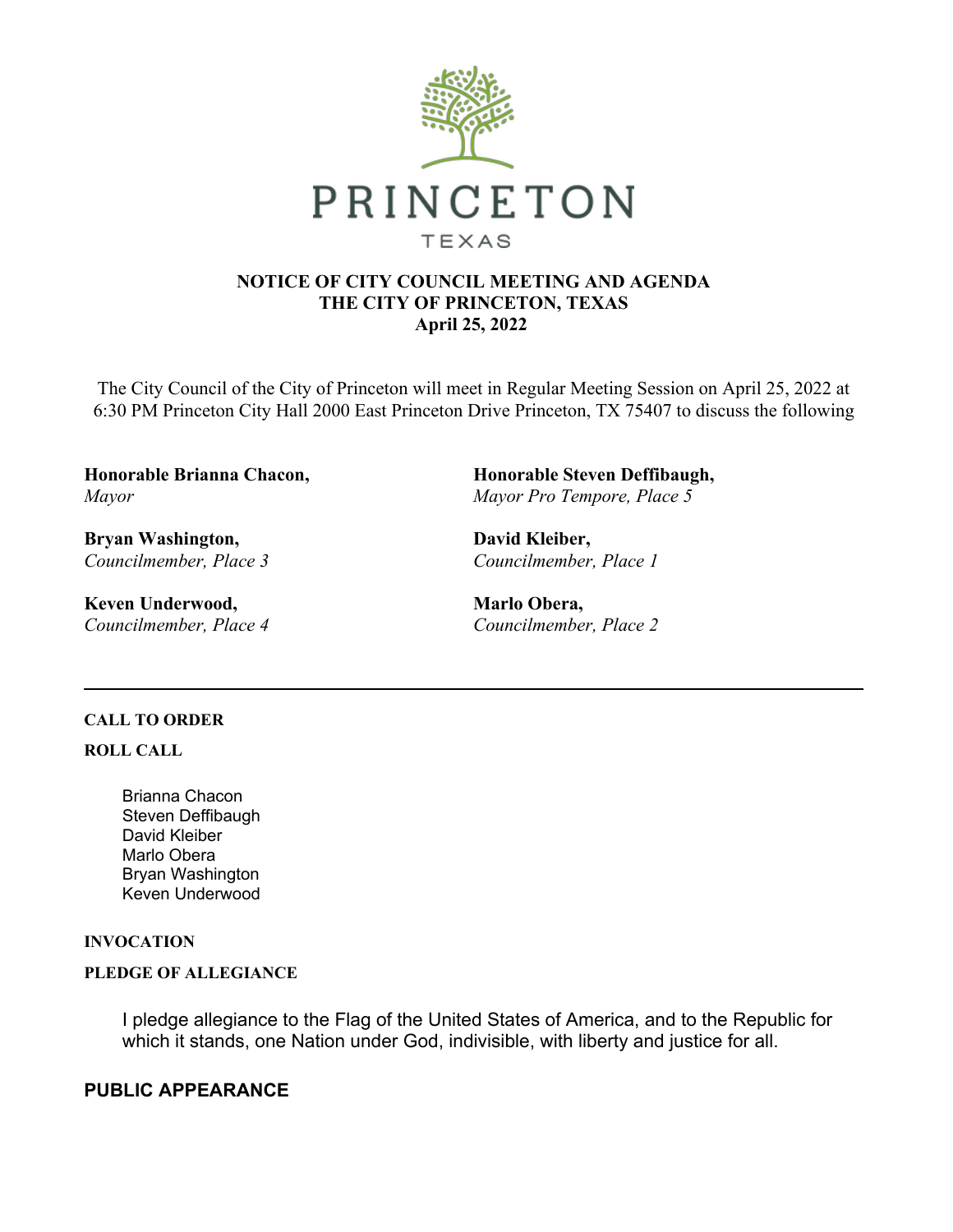Speakers are allowed 3 minutes to speak. The Council is unable to respond to or discuss any issues that are brought up during this section that are not on the agenda, other than to make statements of specific factual information in response to a speaker's inquiry or to recite existing policy in response to the inquiry.

#### **MAYORS COMMENTS**

#### **CONSENT AGENDA**

Consent Agenda: All consent agenda items listed are considered to be routine by the City Council and will be enacted by one motion. There will be no separate discussion of these items unless a Councilmember so requests, in which event the item will be removed from the Consent Agenda and considered in its normal sequence on the agenda.

## **Minutes**

Discussion and possible action regarding the minutes of April 11, 2022, Regular City Council Meeting. [CC Minutes 04.11.2022.pdf](https://legistarweb-production.s3.amazonaws.com/uploads/attachment/pdf/1344235/CC_Minutes_04.11.2022.pdf)

## **Racial Profiling**

Discussion and possible action regarding the annual Racial Profiling Report.

[Bias Based Profiling Report State Submission PPD 2021 \(003\).pdf](https://legistarweb-production.s3.amazonaws.com/uploads/attachment/pdf/1339255/Bias_Based_Profiling_Report_State_Submission_PPD_2021__003_.pdf)

#### **Resolution No. 2022-04-25-R06 (Surplus Park Lights)**

Discussion and possible action on a resolution authorizing the transfer of surplus park lighting fixtures from J.M. Caldwell Sr. Community Park to the City of Nocona.

[Resolution No. 2022-04-25-R06 for Disposal of Surplus Park Lights .pdf](https://legistarweb-production.s3.amazonaws.com/uploads/attachment/pdf/1341548/Resolution_No._2022-04-25-R06_for_Disposal_of_Surplus_Park_Lights_.pdf) [EXHIBIT A.pdf](https://legistarweb-production.s3.amazonaws.com/uploads/attachment/pdf/1341549/EXHIBIT_A.pdf)

## **Final Plat (Lake Meadow Phase 1)**

FP20210415 - Discussion and possible action regarding a request from Pulte Homes of Texas LP for final plat approval for a property being 29.81 acres situated in the Hardin Wright Survey, Abstract No. 957, City of Princeton, Collin County, Texas.

[Staff Report FP20210415 - Lake Meadow - With Exhibits.pdf](https://legistarweb-production.s3.amazonaws.com/uploads/attachment/pdf/1342840/Staff_Report_FP20210415_-_Lake_Meadow_-_With_Exhibits.pdf)

## **Final Plat (Winchester Crossing Phase 6)**

FP20201933 - Discussion and possible action regarding a request from DR Horton Texas LP for final plat approval for a property being 50.93 acres situated in the John Snyder Survey, Abstract No. 865, City of Princeton, Collin County, Texas.

[Staff Report FP20201933 - Winchester Crossing Ph 6 with Exhibits.pdf](https://legistarweb-production.s3.amazonaws.com/uploads/attachment/pdf/1342860/Staff_Report_FP20201933_-_Winchester_Crossing_Ph_6_with_Exhibits.pdf)

#### **REGULAR AGENDA**

## **2022- Closed Captioning**

**105** Discussion and possible action regarding adding Closed Captioning to the City's audio/visual technology.

[Swagit Quote - City of Princeton\\_TX\\_ CaptionPrime\\_Caption Standard\\_Spanish 4-12-2022.pdf](https://legistarweb-production.s3.amazonaws.com/uploads/attachment/pdf/1339234/Swagit_Quote_-__City_of_Princeton_TX__CaptionPrime_Caption_Standard_Spanish_4-12-2022.pdf) [Swagit Quote - City of Princeton\\_TX\\_ CaptionPrime\\_Caption Standard\\_4-12-2022.pdf](https://legistarweb-production.s3.amazonaws.com/uploads/attachment/pdf/1339236/Swagit_Quote_-__City_of_Princeton_TX__CaptionPrime_Caption_Standard_4-12-2022.pdf)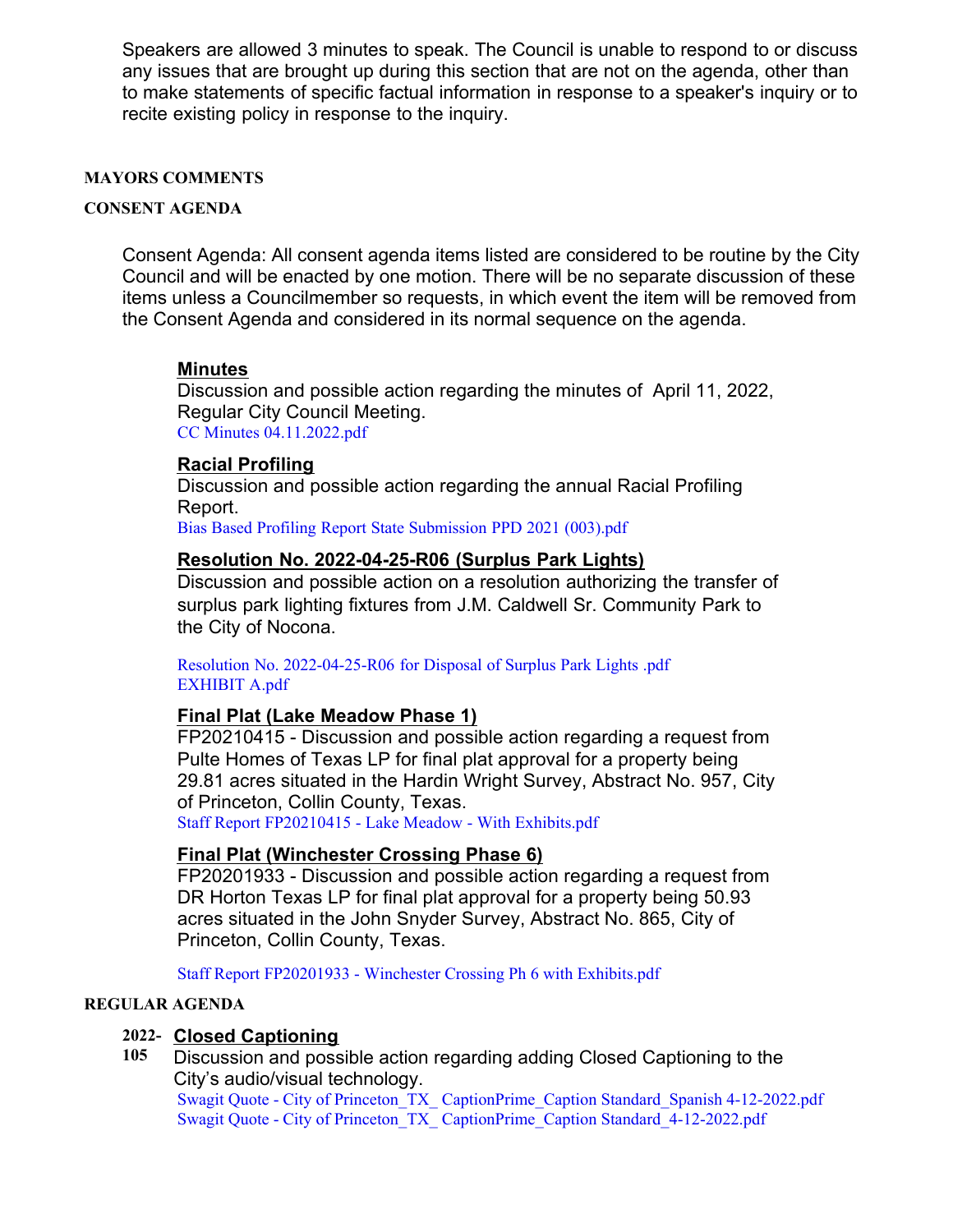# **2022- City Code of Ordinances**

**106** Discussion and possible action regarding amending sections 50 and 66 of the Princeton Municipal Code relating to special events involving use of city property or public rights-of-way, and companion amendments to the city's fee schedule.

[Princeton - Ord No. 2022-04-25-02 overhaul special event .pdf](https://legistarweb-production.s3.amazonaws.com/uploads/attachment/pdf/1340133/Princeton_-_Ord_No._2022-04-25-02_overhaul_special_event_.pdf)

## **2022- Resolution No. 2022-04-25-R (Windmore PID)**

**107** Consider a resolution accepting for filing a landowner petition requesting the creation of the Windmore Public Improvement District; calling a public hearing to consider the creation of such public improvement district. [Resolution Accepting Petition and Calling Public Hearing \(Windmore PID\) \(April 25\).pdf](https://legistarweb-production.s3.amazonaws.com/uploads/attachment/pdf/1339331/Resolution_Accepting_Petition_and_Calling_Public_Hearing__Windmore_PID___April_25_.pdf)

## **2022- Public Hearing (Southridge PID)**

**108** Public hearing on the creation of the Southridge Public Improvement District. [Notice of Public Hearing \(Southridge\).pdf](https://legistarweb-production.s3.amazonaws.com/uploads/attachment/pdf/1339417/Notice_of_Public_Hearing__Southridge_.pdf)

# **2022- Resolution No. 2022-04-25-R01 (Southridge PID)**

**109** Consider a resolution regarding the creation of the Southridge Public Improvement District and ordering public improvements to be made for the benefit of such district.

[Resolution No. 2022-04-25-R01 Creating PID \(Southridge PID\) \(April 25\).pdf](https://legistarweb-production.s3.amazonaws.com/uploads/attachment/pdf/1339367/Resolution_No._2022-04-25-R01_Creating_PID__Southridge_PID___April_25_.pdf)

# **2022- Public Hearing (Westridge PID)**

**110** Public hearing on the creation of the Westridge Public Improvement District. [Notice of Public Hearing \(Westridge\).pdf](https://legistarweb-production.s3.amazonaws.com/uploads/attachment/pdf/1339506/Notice_of_Public_Hearing__Westridge_.pdf)

## **2022- Resolution No. 2022-04-25-R02 (Westridge PID)**

**111** Consider a resolution regarding the creation of the Westridge Public Improvement District and ordering public improvements to be made for the benefit of such district. [Resolution No. 2022-04-25-R02 Creating PID \(Westridge PID\) \(April 25\).pdf](https://legistarweb-production.s3.amazonaws.com/uploads/attachment/pdf/1339375/Resolution_No._2022-04-25-R02_Creating_PID__Westridge_PID___April_25_.pdf)

# **2022- Public Hearing (Sicily PID)**

**112** Public hearing on the creation of the Westridge Public Improvement District. [Notice of Public Hearing \(Sicily\).pdf](https://legistarweb-production.s3.amazonaws.com/uploads/attachment/pdf/1339526/Notice_of_Public_Hearing__Sicily_.pdf)

# **2022- Resolution No. 2022-04-25-R03 (Sicily PID)**

**113** Consider a resolution regarding the creation of the Sicily Public Improvement District and ordering public improvements to be made for the benefit of such district. [Resolution No. 2022-04-25-R03 Creating PID \(Sicily PID\) \(April 25\).pdf](https://legistarweb-production.s3.amazonaws.com/uploads/attachment/pdf/1339380/Resolution_No._2022-04-25-R03_Creating_PID__Sicily_PID___April_25_.pdf)

#### **2022- 114 Resolution No. 2022-04-25-R04 (park land)**

Discussion and possible action to authorize the City purchase of approximately 90 acres of park land located on FM 982 and east of the Princeton Business Park from Georgia-Texas Land & Cattle Company, LLC.

[CC Res No. 2022-04-25-R04 Purchase park property.pdf](https://legistarweb-production.s3.amazonaws.com/uploads/attachment/pdf/1341571/CC_Res_No._2022-04-25-R04__Purchase_park_property.pdf) [91 Acres.pdf](https://legistarweb-production.s3.amazonaws.com/uploads/attachment/pdf/1344966/91_Acres.pdf)

# **2022- Resolution No. 2022-04-25-R05 (PEDC Purchase)**

**115** Discussion and potential action to authorize a project by the Princeton Economic Development Corporation for the purchase and development of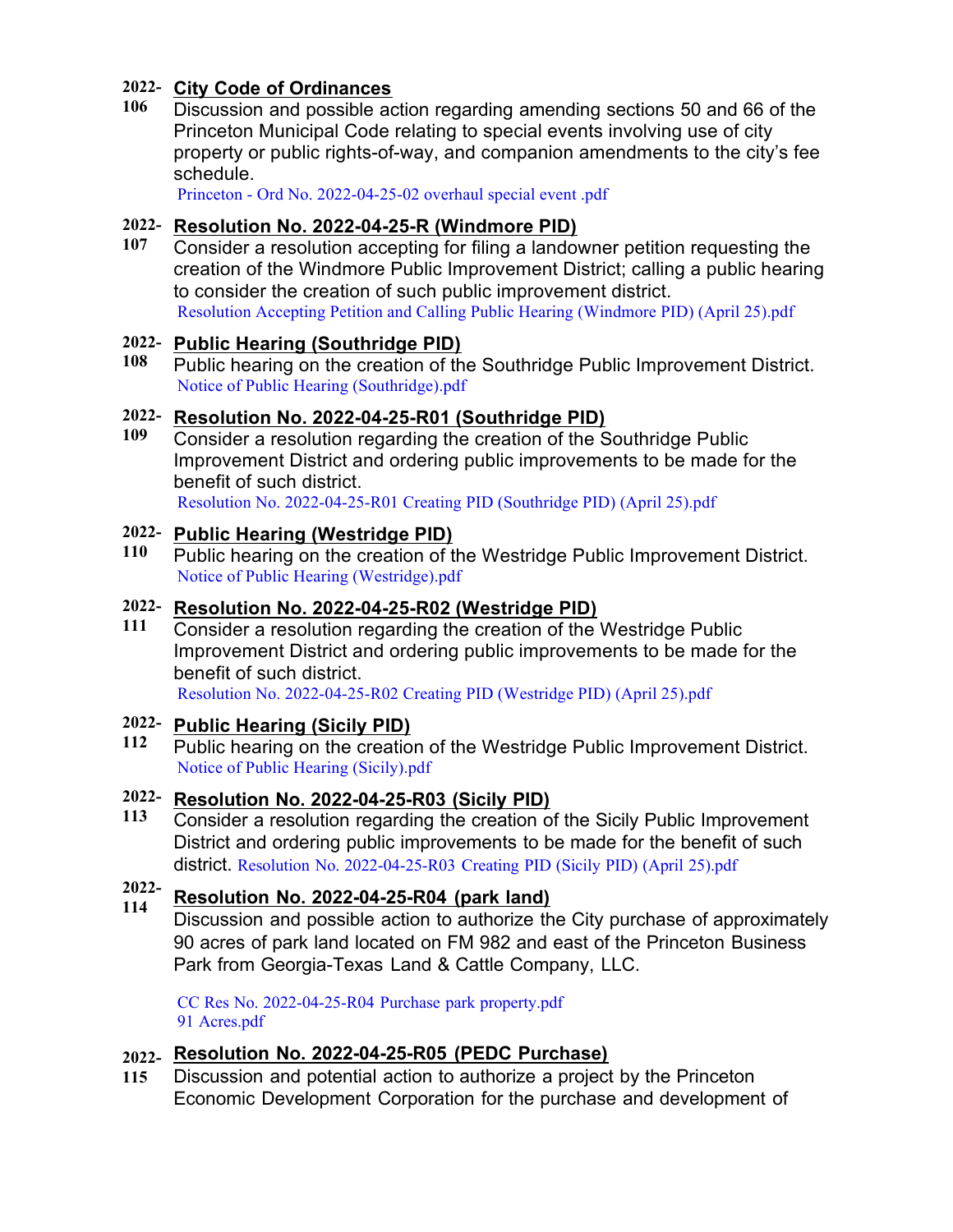approximately 30 acres of land located south of CR 1219 and west of FM 982.

[CC\\_Res2022-04-25-R05\\_Authorizing\\_PEDC\\_purchase\\_Georgia\\_Texas.pdf](https://legistarweb-production.s3.amazonaws.com/uploads/attachment/pdf/1344074/CC_Res2022-04-25-R05_Authorizing_PEDC_purchase_Georgia_Texas.pdf) [30 Acres.pdf](https://legistarweb-production.s3.amazonaws.com/uploads/attachment/pdf/1344965/30_Acres.pdf)

# **2022- Public Hearing (Windmore Rice Tract)**

**116** Conduct a Public Hearing regarding a request received from Brian Hunnicutt, for the voluntary annexation of property BEING a tract of land situated in the William D. Thompson Survey, Abstract Number 892, Collin County, Texas, and being a portion of that tract of land conveyed to Millard B. Rice, according to the document filed of record in Instrument Number 20121228001652010, Official Public Record Collin County, Texas (O.P.R.C.C.T.) and that tract of land conveyed to Millard B. Rice, according to the document filed of record in Instrument No. 20121228001652000 (O.P.R.C.C.T.) said tract being more particularly described as follows: 18,6046,185 square feet or 427.0933 acres of land, more or less.

[PH Notice \(Annexation Windmore Rice Tract\).pdf](https://legistarweb-production.s3.amazonaws.com/uploads/attachment/pdf/1340419/PH_Notice__Annexation_Windmore_Rice_Tract_.pdf)

#### **022- Ordinance No. 2022.04-25 (Windmore Annexation)**

**117** Discussion and possible action regarding Ordinance No. 2022-04-25 an ordinance annexing the hereinafter described territory to the City of Princeton, Collin County, Texas, and extending the boundary limits of said municipality so as to include said hereinafter described property within said municipal corporate limits and granting to all the inhabitants of said property all the rights and privileges of other citizens and binding said inhabitants by all of the acts, ordinances, resolutions, and regulations of said City; providing a repealer clause; providing a severability clause; and providing an effective date. *Being a 427.0933 acre tract of land in the William D. Thompson Survey, Abstract Number 892 Collin County, Texas.*

[Windmore - Annexation Ordinance 2022-04-25 \(Final\).pdf](https://legistarweb-production.s3.amazonaws.com/uploads/attachment/pdf/1342651/Windmore_-_Annexation_Ordinance_2022-04-25__Final_.pdf)

#### **022- Public Hearing (Forest Grove Mixed Use)**

#### **118 APPLICATION WITHDRAWN PER DEVELOPER**

Conduct a Public Hearing regarding a request received from Sean Cham, for a rezoning of property from Commercial "C1" to "PD" Planned Development, BEING a 27.90-acre tract of land situated in the David Cherry Survey, Abstract No.166 in the City of Princeton, Collin County, Texas and being all of a tract of land called "FIRST TRACT" in deed to 380 Forest Grove Property, LP., recorded in Document No. 20160329000365840 of the Deed Records of Collin County, Texas, and being more particularly described as follows: 24.80 acres of land, more or less.

[PH Notice \(Zoning Forest Grove Mixed Use\).pdf](https://legistarweb-production.s3.amazonaws.com/uploads/attachment/pdf/1340425/PH_Notice__Zoning_Forest_Grove_Mixed_Use_.pdf)

#### **022- Public Hearing (Monticello Park Phase 4)**

**119** Conduct a Public Hearing regarding a request received from Kimley-Horn & Associates, for the voluntary annexation of property BEING a tract of land situated in the David Cherry Survey, Abstract No. 166, City of Princeton, Collin County, Texas, and being all of that tract of land conveyed to The Raymond J and Mary E Robinson Revocable Living Trust and Lisa Barringer and John R Robinson, according to the document filed of record in Document No. 20110120000078260, and that 3.00-acre tract of land conveyed to Raymond J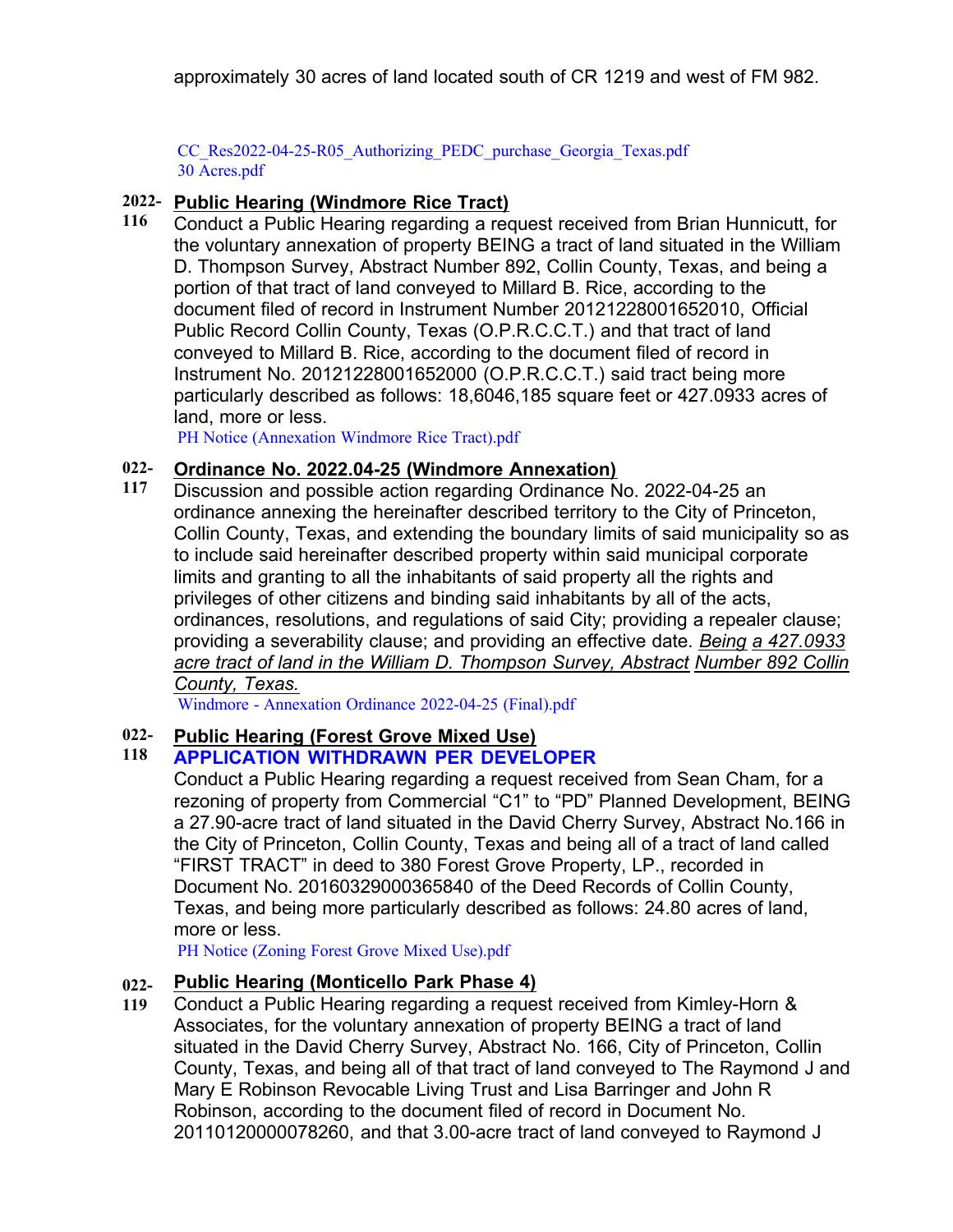and Mary E Robinson Revocable Living Trust, according to the document field of record in Document No. 2011012000007824, both being Official Public Records, Collin County, Texas (O.P.R.C.C.T.), and being more particularly described as follows: containing 62.6264 acres or 2,728,007 square feet of land, more or less.

[PH Notice \(Monitcello Park Phase 4\).pdf](https://legistarweb-production.s3.amazonaws.com/uploads/attachment/pdf/1340467/PH_Notice__Monitcello_Park_Phase_4_.pdf)

# **2022- Ordinance No. 2022-04-25-01 (Monticello 4)**

**120** Discussion and possible action regarding Ordinance No. 2022-04-25-01 an ordinance annexing the hereinafter described territory to the City of Princeton, Collin County, Texas, and extending the boundary limits of said municipality so as to include said hereinafter described property within said municipal corporate limits and granting to all the inhabitants of said property all the rights and privileges of other citizens and binding said inhabitants by all of the acts, ordinances, resolutions, and regulations of said City; providing a repealer clause; providing a severability clause; and providing an effective date. *Being a 62.6264 acre tract of land in the David Cherry Survey, Abstract Number 166 Collin County, Texas.*

[Monticello Park Ph 4 - Annexation Ordinance 2022-04-25-01 \(Final\).pdf](https://legistarweb-production.s3.amazonaws.com/uploads/attachment/pdf/1342660/Monticello_Park_Ph_4_-_Annexation_Ordinance_2022-04-25-01__Final_.pdf)

## **2022- Resolution No. 2022-04-25-R07 (JJ Book Wilson Memorial Park)**

**121** Discussion and possible action regarding Resolution No. 2022-04-25-R07 a resolution of the City of Princeton, Texas, Establishing the allocation of funds for the construction of JJ Book Wilson Memorial Park Phase 1, Improvements; and authorizing the City Manager to execute the documents required for construction.

[Resolution 2022-04-25-R07.pdf](https://legistarweb-production.s3.amazonaws.com/uploads/attachment/pdf/1344006/Resolution_2022-04-25-R07.pdf) [Letter recommending award JJ Book Phase 1.pdf](https://legistarweb-production.s3.amazonaws.com/uploads/attachment/pdf/1344007/Letter_recommending_award_JJ_Book_Phase_1.pdf)

## **EXECUTIVE SESSION**

Executive Session: Under terms of Chapter 551 of Texas Government Code the City Council may

enter into CLOSED SESSION or Executive Session to discuss the following:

Section 551.071 (2) Texas Government Code. Consultation with the City Attorney on a matter in

which the duty of the attorney to the governmental body under the Texas Disciplinary Rules of

Professional Conduct of the State Bar of Texas clearly conflicts with this chapter on any posted

agenda items.

## **ACTION PERTAINING TO EXECUTIVE SESSION**

## **REPORT AGENDA**

1) Next Home Rule Charter Meeting, Wednesday, May 4, 2022, @ 6:30 p.m.

2) Next Regular City Council Meeting, Monday, May 9, 2022, @ 6:30 p.m.

## **CC REPORT AGENDA**

City Council reports about items of community interest regarding which no action will be taken.